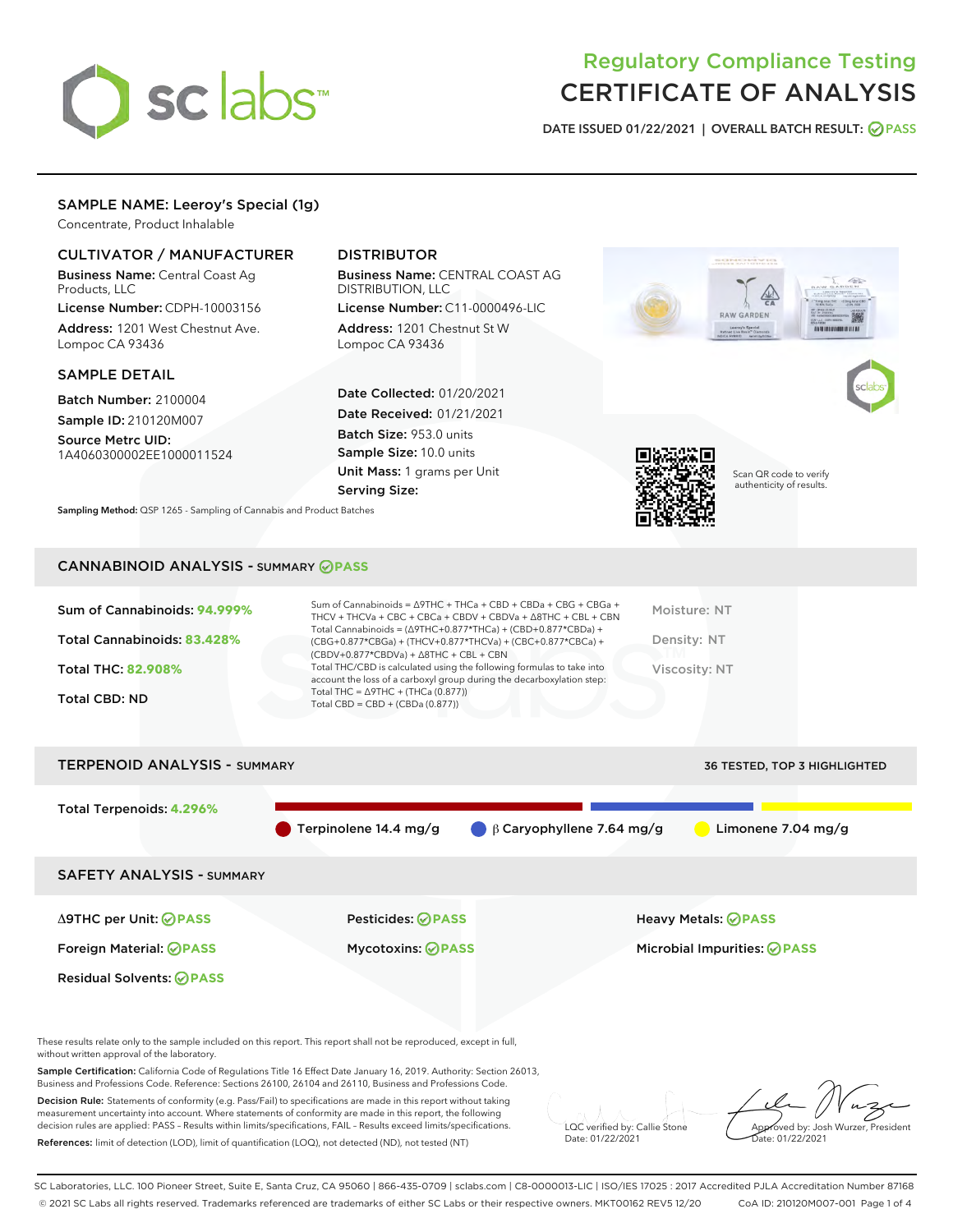



LEEROY'S SPECIAL (1G) | DATE ISSUED 01/22/2021 | OVERALL BATCH RESULT: **O PASS** 

### CANNABINOID TEST RESULTS - 01/21/2021 2 PASS

Tested by high-performance liquid chromatography with diode-array detection (HPLC-DAD). **Method:** QSP 1157 - Analysis of Cannabinoids by HPLC-DAD

#### TOTAL CANNABINOIDS: **83.428%**

Total Cannabinoids (Total THC) + (Total CBD) + (Total CBG) + (Total THCV) + (Total CBC) + (Total CBDV) + ∆8THC + CBL + CBN

TOTAL THC: **82.908%** Total THC (∆9THC+0.877\*THCa)

TOTAL CBD: ND

Total CBD (CBD+0.877\*CBDa)

TOTAL CBG: 0.11% Total CBG (CBG+0.877\*CBGa) TOTAL THCV: 0.29% Total THCV (THCV+0.877\*THCVa)

TOTAL CBC: 0.12% Total CBC (CBC+0.877\*CBCa)

TOTAL CBDV: ND Total CBDV (CBDV+0.877\*CBDVa)

| <b>COMPOUND</b>  | LOD/LOQ<br>(mg/g)          | <b>MEASUREMENT</b><br><b>UNCERTAINTY</b><br>(mg/g) | <b>RESULT</b><br>(mg/g) | <b>RESULT</b><br>(%) |
|------------------|----------------------------|----------------------------------------------------|-------------------------|----------------------|
| <b>THCa</b>      | 0.05/0.14                  | ±24.013                                            | 934.35                  | 93.435               |
| <b>A9THC</b>     | 0.06 / 0.26                | ±0.332                                             | 9.66                    | 0.966                |
| <b>THCVa</b>     | 0.07/0.20                  | ±0.158                                             | 3.31                    | 0.331                |
| <b>CBCa</b>      | 0.07/0.28                  | ±0.067                                             | 1.37                    | 0.137                |
| <b>CBGa</b>      | 0.1 / 0.2                  | ±0.07                                              | 1.3                     | 0.13                 |
| $\triangle$ 8THC | 0.1/0.4                    | N/A                                                | <b>ND</b>               | <b>ND</b>            |
| <b>THCV</b>      | 0.1 / 0.2                  | N/A                                                | <b>ND</b>               | <b>ND</b>            |
| <b>CBD</b>       | 0.07/0.29                  | N/A                                                | <b>ND</b>               | <b>ND</b>            |
| <b>CBDa</b>      | 0.02/0.19                  | N/A                                                | <b>ND</b>               | <b>ND</b>            |
| <b>CBDV</b>      | 0.04 / 0.15                | N/A                                                | <b>ND</b>               | <b>ND</b>            |
| <b>CBDVa</b>     | 0.03/0.53                  | N/A                                                | <b>ND</b>               | <b>ND</b>            |
| <b>CBG</b>       | 0.06/0.19                  | N/A                                                | <b>ND</b>               | <b>ND</b>            |
| <b>CBL</b>       | 0.06 / 0.24                | N/A                                                | <b>ND</b>               | <b>ND</b>            |
| <b>CBN</b>       | 0.1/0.3                    | N/A                                                | <b>ND</b>               | <b>ND</b>            |
| <b>CBC</b>       | 0.2 / 0.5                  | N/A                                                | <b>ND</b>               | <b>ND</b>            |
|                  | <b>SUM OF CANNABINOIDS</b> |                                                    | 949.99 mg/g             | 94.999%              |

#### **UNIT MASS: 1 grams per Unit**

| ∆9THC per Unit                                                                            | 1120 per-package limit | 9.66 mg/unit<br><b>PASS</b> |  |  |  |
|-------------------------------------------------------------------------------------------|------------------------|-----------------------------|--|--|--|
| <b>Total THC per Unit</b>                                                                 |                        | 829.08 mg/unit              |  |  |  |
| <b>CBD per Unit</b>                                                                       |                        | <b>ND</b>                   |  |  |  |
| <b>Total CBD per Unit</b>                                                                 |                        | <b>ND</b>                   |  |  |  |
| Sum of Cannabinoids<br>per Unit                                                           |                        | 949.99 mg/unit              |  |  |  |
| <b>Total Cannabinoids</b><br>per Unit                                                     |                        | 834.28 mg/unit              |  |  |  |
| <b>MOISTURE TEST RESULT</b><br><b>VISCOSITY TEST RESULT</b><br><b>DENSITY TEST RESULT</b> |                        |                             |  |  |  |

Not Tested

Not Tested

Not Tested

## TERPENOID TEST RESULTS - 01/22/2021

Terpene analysis utilizing gas chromatography-flame ionization detection (GC-FID). Terpenes are the aromatic compounds that endow cannabis with their unique scent and effect. Following are the primary terpenes detected. **Method:** QSP 1192 - Analysis of Terpenoids by GC-FID

| <b>COMPOUND</b>         | LOD/LOQ<br>(mg/g) | <b>MEASUREMENT</b><br><b>UNCERTAINTY</b><br>(mg/g) | <b>RESULT</b><br>(mg/g)                         | <b>RESULT</b><br>(%) |
|-------------------------|-------------------|----------------------------------------------------|-------------------------------------------------|----------------------|
| Terpinolene             | 0.04 / 0.1        | ±0.99                                              | 14.4                                            | 1.44                 |
| $\beta$ Caryophyllene   | 0.04 / 0.11       | ±0.362                                             | 7.64                                            | 0.764                |
| Limonene                | 0.04 / 0.12       | ±0.258                                             | 7.04                                            | 0.704                |
| <b>Myrcene</b>          | 0.1 / 0.2         | ±0.44                                              | 5.4                                             | 0.54                 |
| $\alpha$ Humulene       | 0.03 / 0.08       | ±0.057                                             | 1.76                                            | 0.176                |
| $\beta$ Pinene          | 0.1 / 0.2         | ±0.09                                              | 1.2                                             | 0.12                 |
| Linalool                | 0.04 / 0.1        | ±0.06                                              | 1.2                                             | 0.12                 |
| Fenchol                 | 0.1 / 0.2         | ±0.05                                              | 0.8                                             | 0.08                 |
| Terpineol               | 0.03/0.1          | ±0.06                                              | 0.6                                             | 0.06                 |
| Valencene               | 0.02 / 0.06       | ±0.011                                             | 0.53                                            | 0.053                |
| $\alpha$ Pinene         | 0.04 / 0.13       | ±0.032                                             | 0.49                                            | 0.049                |
| $\alpha$ Phellandrene   | 0.1 / 0.2         | ±0.04                                              | 0.4                                             | 0.04                 |
| 3 Carene                | 0.1 / 0.2         | ±0.03                                              | 0.3                                             | 0.03                 |
| $\alpha$ Terpinene      | 0.1 / 0.2         | ±0.03                                              | 0.3                                             | 0.03                 |
| Ocimene                 | 0.05 / 0.1        | ±0.02                                              | 0.2                                             | 0.02                 |
| $\gamma$ Terpinene      | 0.1 / 0.2         | ±0.02                                              | 0.2                                             | 0.02                 |
| $\alpha$ Bisabolol      | 0.1 / 0.2         | ±0.01                                              | 0.2                                             | 0.02                 |
| Guaiol                  | 0.04 / 0.13       | ±0.010                                             | 0.17                                            | 0.017                |
| <b>Nerolidol</b>        | 0.03 / 0.09       | ±0.009                                             | 0.13                                            | 0.013                |
| <b>Borneol</b>          | 0.1 / 0.3         | N/A                                                | 100                                             | <loq< td=""></loq<>  |
| Geraniol                | 0.04 / 0.11       | N/A                                                | <loq< td=""><td><loq< td=""></loq<></td></loq<> | <loq< td=""></loq<>  |
| Caryophyllene<br>Oxide  | 0.1 / 0.2         | N/A                                                | <loq< td=""><td><loq< td=""></loq<></td></loq<> | <loq< td=""></loq<>  |
| Camphene                | 0.1 / 0.2         | N/A                                                | <b>ND</b>                                       | <b>ND</b>            |
| Sabinene                | 0.1 / 0.2         | N/A                                                | <b>ND</b>                                       | <b>ND</b>            |
| Eucalyptol              | 0.1 / 0.2         | N/A                                                | ND                                              | <b>ND</b>            |
| Sabinene Hydrate        | 0.1 / 0.2         | N/A                                                | <b>ND</b>                                       | <b>ND</b>            |
| Fenchone                | 0.1 / 0.2         | N/A                                                | ND                                              | <b>ND</b>            |
| (-)-Isopulegol          | 0.03 / 0.08       | N/A                                                | ND                                              | ND                   |
| Camphor                 | 0.1 / 0.3         | N/A                                                | <b>ND</b>                                       | <b>ND</b>            |
| Isoborneol              | 0.1/0.2           | N/A                                                | <b>ND</b>                                       | <b>ND</b>            |
| Menthol                 | 0.04 / 0.1        | N/A                                                | ND                                              | ND                   |
| Nerol                   | 0.05 / 0.1        | N/A                                                | <b>ND</b>                                       | ND                   |
| R-(+)-Pulegone          | 0.04 / 0.1        | N/A                                                | ND                                              | ND                   |
| <b>Geranyl Acetate</b>  | 0.03 / 0.10       | N/A                                                | ND                                              | ND                   |
| $\alpha$ Cedrene        | 0.03 / 0.10       | N/A                                                | ND                                              | ND                   |
| Cedrol                  | 0.1 / 0.2         | N/A                                                | ND                                              | ND                   |
| <b>TOTAL TERPENOIDS</b> |                   |                                                    | 42.96 mg/g                                      | 4.296%               |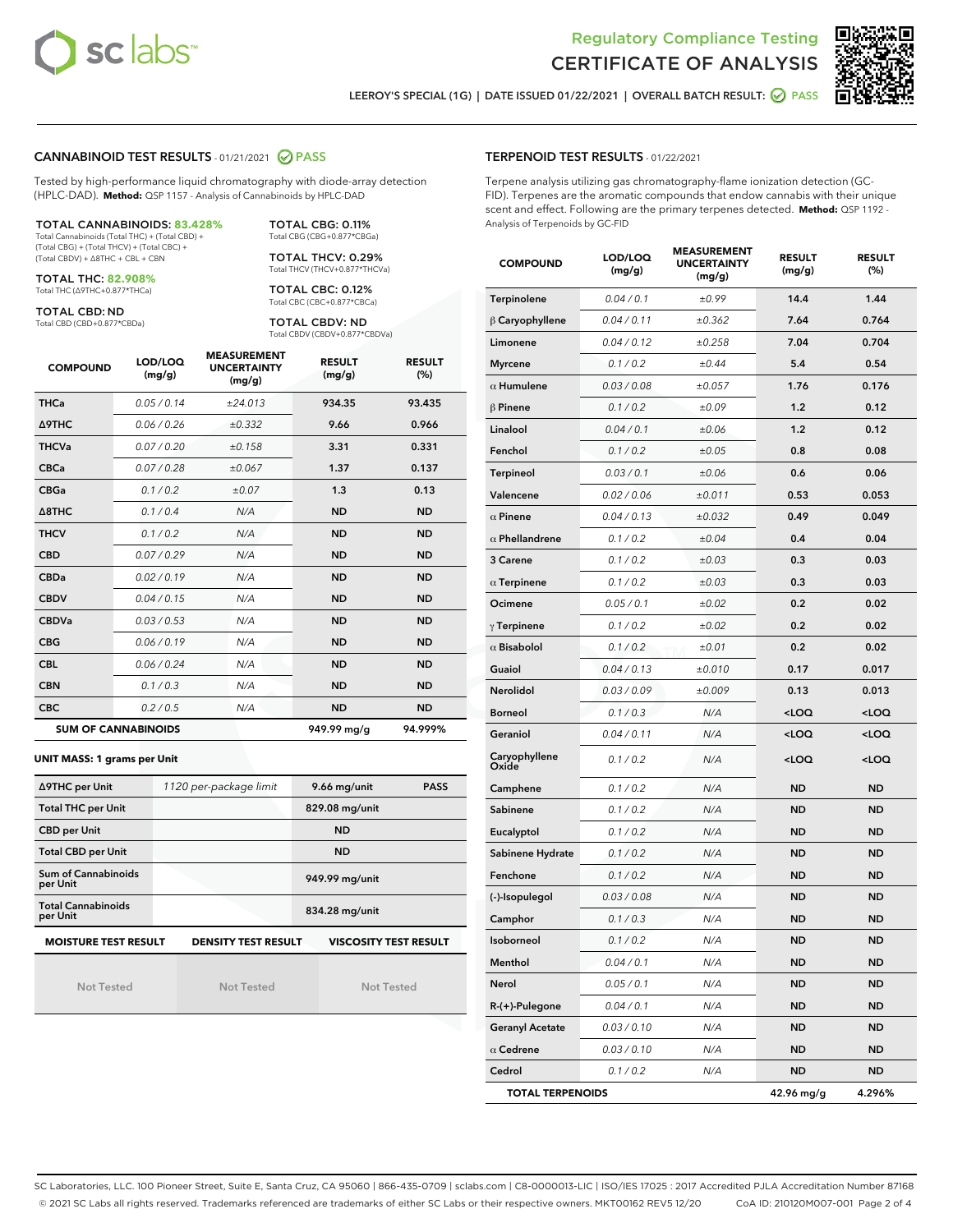



LEEROY'S SPECIAL (1G) | DATE ISSUED 01/22/2021 | OVERALL BATCH RESULT: @ PASS

# CATEGORY 1 PESTICIDE TEST RESULTS - 01/22/2021 2 PASS

Pesticide and plant growth regulator analysis utilizing high-performance liquid chromatography-mass spectrometry (HPLC-MS) or gas chromatography-mass spectrometry (GC-MS). \*GC-MS utilized where indicated. **Method:** QSP 1212 - Analysis of Pesticides and Mycotoxins by LC-MS or QSP 1213 - Analysis of Pesticides by GC-MS

| <b>COMPOUND</b>             | LOD/LOQ<br>$(\mu g/g)$ | <b>ACTION</b><br><b>LIMIT</b><br>$(\mu q/q)$ | <b>MEASUREMENT</b><br><b>UNCERTAINTY</b><br>$(\mu g/g)$ | <b>RESULT</b><br>$(\mu g/g)$ | <b>RESULT</b> |
|-----------------------------|------------------------|----------------------------------------------|---------------------------------------------------------|------------------------------|---------------|
| Aldicarb                    | 0.03 / 0.08            | $\ge$ LOD                                    | N/A                                                     | <b>ND</b>                    | <b>PASS</b>   |
| Carbofuran                  | 0.02/0.05              | $>$ LOD                                      | N/A                                                     | <b>ND</b>                    | <b>PASS</b>   |
| Chlordane*                  | 0.03 / 0.08            | $\ge$ LOD                                    | N/A                                                     | <b>ND</b>                    | <b>PASS</b>   |
| Chlorfenapyr*               | 0.03/0.10              | $\ge$ LOD                                    | N/A                                                     | <b>ND</b>                    | <b>PASS</b>   |
| Chlorpyrifos                | 0.02 / 0.06            | $\ge$ LOD                                    | N/A                                                     | <b>ND</b>                    | <b>PASS</b>   |
| Coumaphos                   | 0.02 / 0.07            | $>$ LOD                                      | N/A                                                     | <b>ND</b>                    | <b>PASS</b>   |
| <b>Daminozide</b>           | 0.02 / 0.07            | $\ge$ LOD                                    | N/A                                                     | <b>ND</b>                    | <b>PASS</b>   |
| <b>DDVP</b><br>(Dichlorvos) | 0.03/0.09              | $\ge$ LOD                                    | N/A                                                     | <b>ND</b>                    | <b>PASS</b>   |
| <b>Dimethoate</b>           | 0.03 / 0.08            | $\ge$ LOD                                    | N/A                                                     | <b>ND</b>                    | <b>PASS</b>   |
| Ethoprop(hos)               | 0.03/0.10              | $\ge$ LOD                                    | N/A                                                     | <b>ND</b>                    | <b>PASS</b>   |
| Etofenprox                  | 0.02 / 0.06            | $\ge$ LOD                                    | N/A                                                     | <b>ND</b>                    | <b>PASS</b>   |
| Fenoxycarb                  | 0.03 / 0.08            | $\ge$ LOD                                    | N/A                                                     | <b>ND</b>                    | <b>PASS</b>   |
| Fipronil                    | 0.03/0.08              | $>$ LOD                                      | N/A                                                     | <b>ND</b>                    | <b>PASS</b>   |
| Imazalil                    | 0.02 / 0.06            | $\ge$ LOD                                    | N/A                                                     | <b>ND</b>                    | <b>PASS</b>   |
| Methiocarb                  | 0.02 / 0.07            | $\ge$ LOD                                    | N/A                                                     | <b>ND</b>                    | <b>PASS</b>   |
| Methyl<br>parathion         | 0.03/0.10              | $>$ LOD                                      | N/A                                                     | <b>ND</b>                    | <b>PASS</b>   |
| <b>Mevinphos</b>            | 0.03/0.09              | $>$ LOD                                      | N/A                                                     | <b>ND</b>                    | <b>PASS</b>   |
| Paclobutrazol               | 0.02 / 0.05            | $\ge$ LOD                                    | N/A                                                     | <b>ND</b>                    | <b>PASS</b>   |
| Propoxur                    | 0.03/0.09              | $\ge$ LOD                                    | N/A                                                     | <b>ND</b>                    | <b>PASS</b>   |
| Spiroxamine                 | 0.03 / 0.08            | $\ge$ LOD                                    | N/A                                                     | <b>ND</b>                    | <b>PASS</b>   |
| <b>Thiacloprid</b>          | 0.03/0.10              | $\ge$ LOD                                    | N/A                                                     | <b>ND</b>                    | <b>PASS</b>   |

#### CATEGORY 2 PESTICIDE TEST RESULTS - 01/22/2021 @ PASS

| <b>COMPOUND</b>   | LOD/LOQ<br>$(\mu g/g)$ | <b>ACTION</b><br><b>LIMIT</b><br>$(\mu g/g)$ | <b>MEASUREMENT</b><br><b>UNCERTAINTY</b><br>$(\mu g/g)$ | <b>RESULT</b><br>$(\mu g/g)$ | <b>RESULT</b> |
|-------------------|------------------------|----------------------------------------------|---------------------------------------------------------|------------------------------|---------------|
| Abamectin         | 0.03/0.10              | 0.1                                          | N/A                                                     | <b>ND</b>                    | <b>PASS</b>   |
| Acephate          | 0.02/0.07              | 0.1                                          | N/A                                                     | <b>ND</b>                    | <b>PASS</b>   |
| Acequinocyl       | 0.02/0.07              | 0.1                                          | N/A                                                     | <b>ND</b>                    | <b>PASS</b>   |
| Acetamiprid       | 0.02/0.05              | 0.1                                          | N/A                                                     | <b>ND</b>                    | <b>PASS</b>   |
| Azoxystrobin      | 0.02/0.07              | 0.1                                          | N/A                                                     | <b>ND</b>                    | <b>PASS</b>   |
| <b>Bifenazate</b> | 0.01/0.04              | 0.1                                          | N/A                                                     | <b>ND</b>                    | <b>PASS</b>   |
| <b>Bifenthrin</b> | 0.02/0.05              | 3                                            | N/A                                                     | <b>ND</b>                    | <b>PASS</b>   |
| <b>Boscalid</b>   | 0.03/0.09              | 0.1                                          | N/A                                                     | <b>ND</b>                    | <b>PASS</b>   |

|--|

| <b>COMPOUND</b>               | LOD/LOQ<br>(µg/g) | <b>ACTION</b><br>LIMIT<br>(µg/g) | <b>MEASUREMENT</b><br><b>UNCERTAINTY</b><br>(µg/g) | <b>RESULT</b><br>(µg/g) | <b>RESULT</b> |
|-------------------------------|-------------------|----------------------------------|----------------------------------------------------|-------------------------|---------------|
| Captan                        | 0.19 / 0.57       | 0.7                              | N/A                                                | <b>ND</b>               | <b>PASS</b>   |
| Carbaryl                      | 0.02 / 0.06       | 0.5                              | N/A                                                | <b>ND</b>               | <b>PASS</b>   |
| Chlorantranilip-<br>role      | 0.04 / 0.12       | 10                               | N/A                                                | ND                      | <b>PASS</b>   |
| Clofentezine                  | 0.03 / 0.09       | 0.1                              | N/A                                                | ND                      | <b>PASS</b>   |
| Cyfluthrin                    | 0.12 / 0.38       | $\overline{c}$                   | N/A                                                | ND                      | <b>PASS</b>   |
| Cypermethrin                  | 0.11 / 0.32       | 1                                | N/A                                                | ND                      | <b>PASS</b>   |
| Diazinon                      | 0.02 / 0.05       | 0.1                              | N/A                                                | ND                      | <b>PASS</b>   |
| Dimethomorph                  | 0.03 / 0.09       | $\overline{2}$                   | N/A                                                | ND                      | PASS          |
| Etoxazole                     | 0.02 / 0.06       | 0.1                              | N/A                                                | ND                      | <b>PASS</b>   |
| Fenhexamid                    | 0.03 / 0.09       | 0.1                              | N/A                                                | ND                      | <b>PASS</b>   |
| Fenpyroximate                 | 0.02 / 0.06       | 0.1                              | N/A                                                | ND                      | PASS          |
| Flonicamid                    | 0.03 / 0.10       | 0.1                              | N/A                                                | ND                      | <b>PASS</b>   |
| Fludioxonil                   | 0.03/0.10         | 0.1                              | N/A                                                | ND                      | <b>PASS</b>   |
| Hexythiazox                   | 0.02 / 0.07       | 0.1                              | N/A                                                | ND                      | PASS          |
| Imidacloprid                  | 0.04 / 0.11       | 5                                | N/A                                                | ND                      | <b>PASS</b>   |
| Kresoxim-methyl               | 0.02 / 0.07       | 0.1                              | N/A                                                | ND                      | <b>PASS</b>   |
| <b>Malathion</b>              | 0.03 / 0.09       | 0.5                              | N/A                                                | ND                      | PASS          |
| Metalaxyl                     | 0.02 / 0.07       | 2                                | N/A                                                | ND                      | <b>PASS</b>   |
| Methomyl                      | 0.03 / 0.10       | 1                                | N/A                                                | ND                      | <b>PASS</b>   |
| Myclobutanil                  | 0.03 / 0.09       | 0.1                              | N/A                                                | ND                      | PASS          |
| Naled                         | 0.02 / 0.07       | 0.1                              | N/A                                                | ND                      | <b>PASS</b>   |
| Oxamyl                        | 0.04 / 0.11       | 0.5                              | N/A                                                | ND                      | PASS          |
| Pentachloronitro-<br>benzene* | 0.03 / 0.09       | 0.1                              | N/A                                                | ND                      | PASS          |
| Permethrin                    | 0.04 / 0.12       | 0.5                              | N/A                                                | ND                      | PASS          |
| Phosmet                       | 0.03 / 0.10       | 0.1                              | N/A                                                | ND                      | PASS          |
| Piperonylbu-<br>toxide        | 0.02 / 0.07       | 3                                | N/A                                                | ND                      | PASS          |
| Prallethrin                   | 0.03 / 0.08       | 0.1                              | N/A                                                | ND                      | <b>PASS</b>   |
| Propiconazole                 | 0.02 / 0.07       | 0.1                              | N/A                                                | ND                      | <b>PASS</b>   |
| Pyrethrins                    | 0.04 / 0.12       | 0.5                              | N/A                                                | ND,                     | PASS          |
| Pyridaben                     | 0.02 / 0.07       | 0.1                              | N/A                                                | ND                      | PASS          |
| Spinetoram                    | 0.02 / 0.07       | 0.1                              | N/A                                                | ND                      | <b>PASS</b>   |
| Spinosad                      | 0.02 / 0.07       | 0.1                              | N/A                                                | ND                      | <b>PASS</b>   |
| Spiromesifen                  | 0.02 / 0.05       | 0.1                              | N/A                                                | ND                      | <b>PASS</b>   |
| Spirotetramat                 | 0.02 / 0.06       | 0.1                              | N/A                                                | ND                      | <b>PASS</b>   |
| Tebuconazole                  | 0.02 / 0.07       | 0.1                              | N/A                                                | ND                      | <b>PASS</b>   |
| Thiamethoxam                  | 0.03 / 0.10       | 5                                | N/A                                                | ND                      | <b>PASS</b>   |
| Trifloxystrobin               | 0.03 / 0.08       | 0.1                              | N/A                                                | ND                      | <b>PASS</b>   |

SC Laboratories, LLC. 100 Pioneer Street, Suite E, Santa Cruz, CA 95060 | 866-435-0709 | sclabs.com | C8-0000013-LIC | ISO/IES 17025 : 2017 Accredited PJLA Accreditation Number 87168 © 2021 SC Labs all rights reserved. Trademarks referenced are trademarks of either SC Labs or their respective owners. MKT00162 REV5 12/20 CoA ID: 210120M007-001 Page 3 of 4